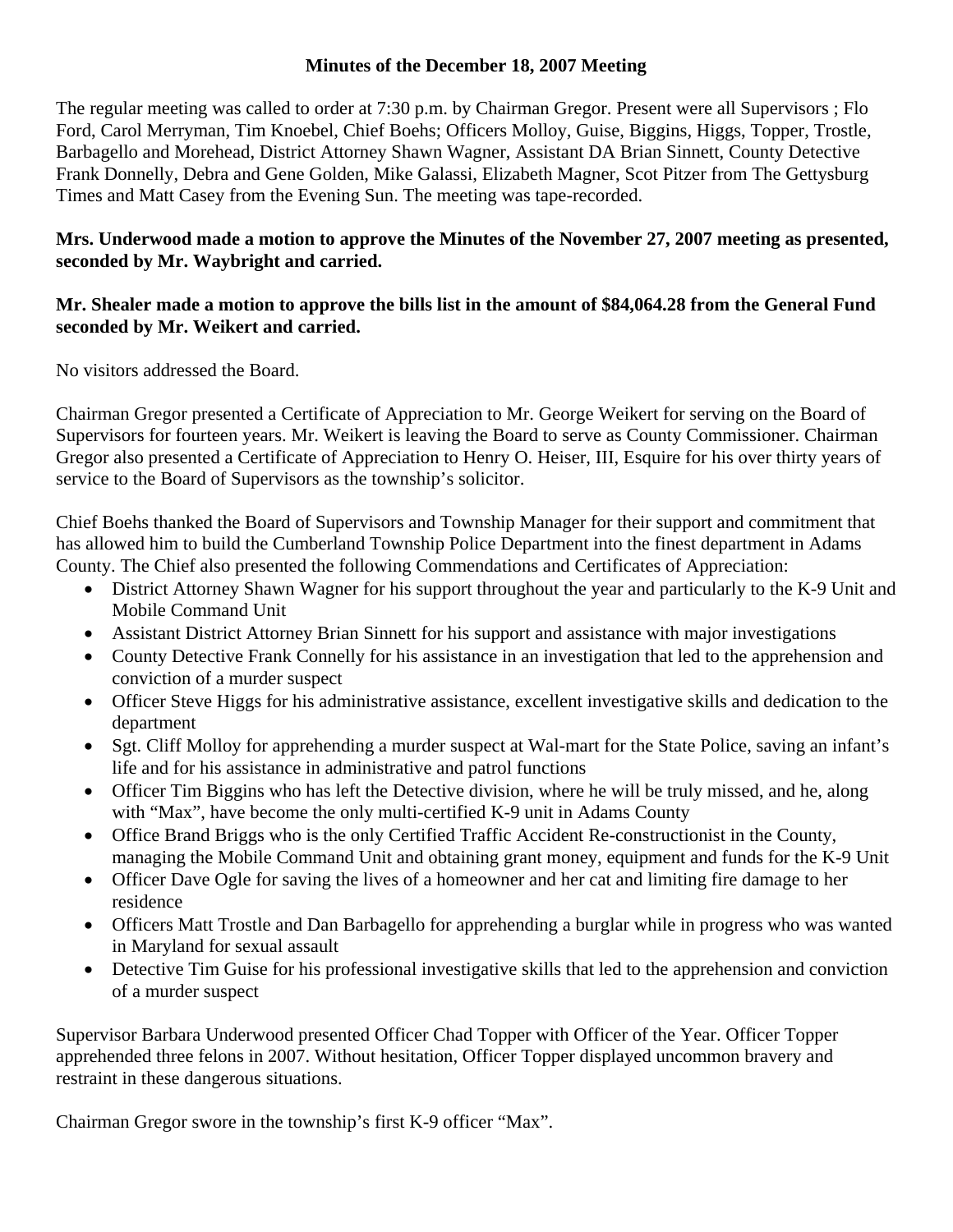Chairman Gregor reported that the 2008 Budget was tentatively adopted on November 27, 2007 and has been available for public review since that time. **Mr. Shealer made a motion seconded by Mrs. Underwood and carried to adopt the 2008 Budget in the amount of \$2,315,347.00.** 

**Mr. Shealer also made a motion seconded by Mrs. Underwood and carried to adopt the 2008 Tax Resolutions as follows:** 

#### **2008 TAX RESOLUTIONS RESOLUTION 07-18**

**BE IT RESOLVED THAT** the Per Capita Tax Resolution of 1953 be re-enacted for 2008 without change. The tax rate is \$5.00. 2% at discount, 5% at par and 10% at penalty.

**BE IT RESOLVED THAT** the Admission Tax Ordinance of 1978, amended, continue without change in 2008. The rate is 10% (Township receives 5% and Gettysburg Area School District receives 5%).

**BE IT RESOLVED THAT** the Tax Millage for 2008 be set at 3.5 mills for Real Estate.

**BE IT RESOLVED THAT** the Earned Income Tax Resolution of 1978 be re-enacted for 2008 without change. The tax rate is 1.7% (Township receives .5% and Gettysburg Area School District receives 1.2%).

**BE IT RESOLVED THAT** the Realty Transfer Tax Resolution of 1995 be re-enacted for 2008 without change. The tax rate is 1% (Township receives .5% and Gettysburg Area School District receives .5%).

Enacted and ordained this 18<sup>th</sup> day of December 2007.

/SGN/ John P. Gregor, Chairman

Attest: /SGN/ Carol A. Merryman, Asst. Secretary

The request from Mr. Robert Sharrah, on behalf of Woodhaven Building and Development, for electric service relocation to GMA Well #8 was tabled.

Mrs. Ford explained that RAK-BLK Ltd. Partnership have changed their plans to reflect the concerns of the Board from the last Conditional Use hearing regarding the very steep slopes and are requesting that another hearing be scheduled. **A Conditional Use hearing for RAK-BLK Ltd. Partnership was scheduled for January 29, 2008 at 7:00 p.m. by motion of Mr. Waybright seconded by Mr. Underwood and carried.** 

**A Component 1 Sewage Facilities Planning Module for Joseph C. and Susan L. Kessler for a one-lot subdivision of their property located at 180 Swetland Road was approved by motion of Mr. Waybright seconded by Mr. Weikert and carried.** 

Mr. Knoebel reported that the Apple Ridge Family Medicine Land Development Plan is before the Board and ready for adoption. The plan proposes a small medical office building located on Rt. 34 (Biglerville Road) just north of Boyd's School Road. There is a residential structure located on the property that will remain as an apartment. The Planning Commission has approved the plan and a Resolution has been prepared. The developer is requesting two waivers to allow 10% slopes within 20 ft. of the property line and geometric modification to the 150 ft. clear sight triangle and Mr. Knoebel is comfortable with both waivers. **Mr. Shealer made a motion to grant a waiver from Section 504.1.B; to allow grading that creates 10% slopes within 20 ft. of the property line seconded by Mr. Weikert and carried. Mrs. Underwood made a motion seconded by Mr. Waybright and carried to grant a waiver form Section 404.12.F; to allow geometric modification to the required 150' sight triangle. Mrs. Underwood made a motion seconded by Mr. Weikert and carried to adopt the Resolution for Final Plan Approval for Apple Ridge Family Medicine.**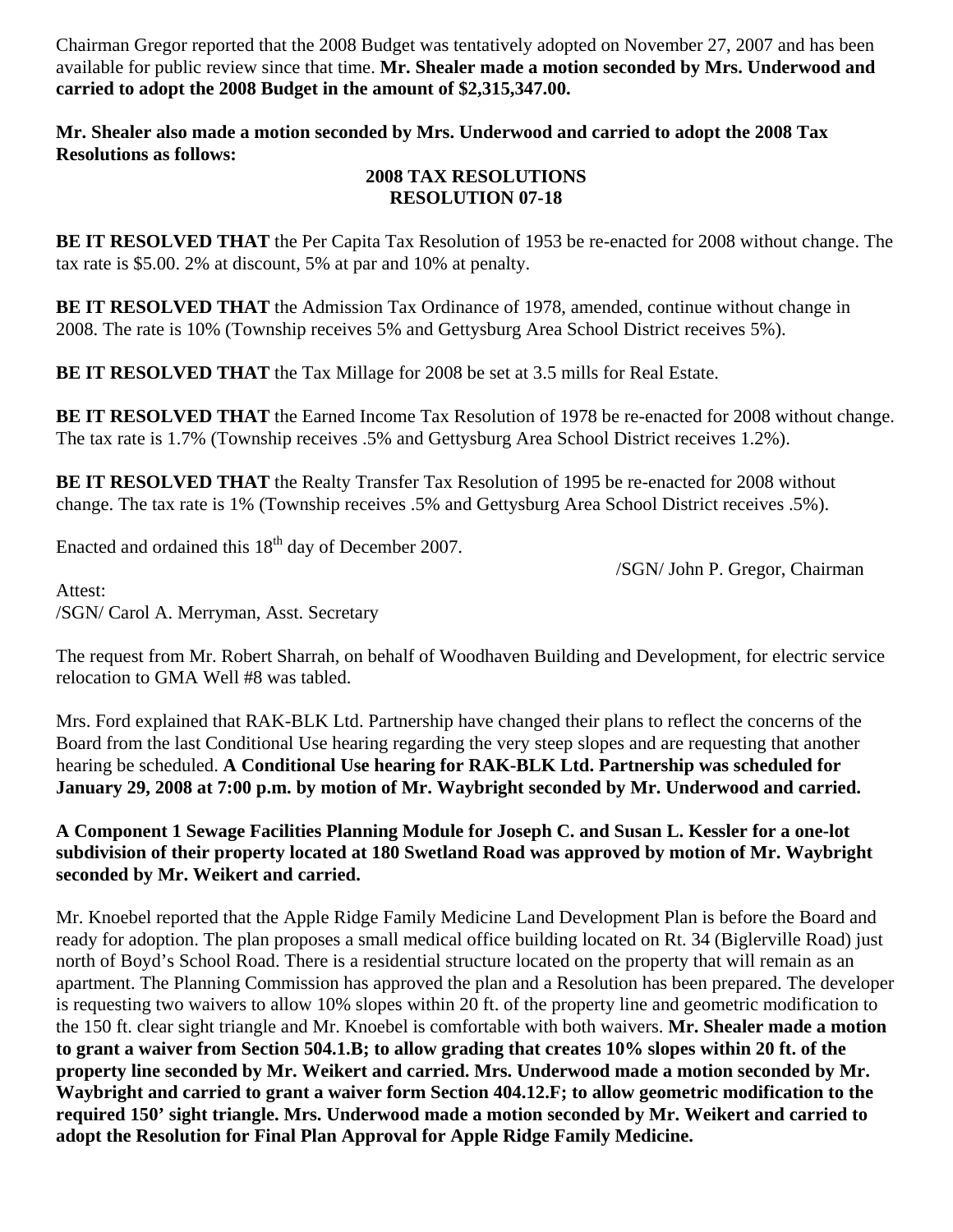Mr. Knoebel reported that the township received a request from Woodhaven Building and Development for a bond reduction for Cumberland Village Phase 1A Requisition #3 in the amount of \$212,275.00. After inspection, and by way of a letter dated December 18, 2007, Mr. Knoebel recommended that a reduction of \$178,431.00 be approved leaving a balance of \$935,486.20. **Mr. Waybright made a motion to approve a reduction of the bonding for Cumberland Village Phase 1A Requisition #3 in the amount of \$178,431.00, leaving a balance of \$935,486.00 seconded by Mr. Weikert and carried.** 

Mrs. Ford reported that the franchise agreement with Comcast is ready to be acted upon and a date for intention to adopt needs to be set. **Mr. Shealer made a motion to adopt the ordinance authorizing the execution of a cable franchise agreement between the Township and Comcast of Colorado/Pennsylvania/West Virginia, LLC on January 22, 2008 seconded by Mrs. Underwood and carried.** 

Chairman Gregor reported that with Mr. Heiser's retirement, the Board has been seeking and has interviewed two candidates to represent the township as its new Solicitor and the Board is ready to sign a Legal Representation Agreement with Thomas R. Campbell, Esquire of Campbell and White, P.C. **Mr. Waybright made a motion to approve the Legal Representation Agreement for 2008 with Thomas R. Campbell, Esquire seconded by Mrs. Underwood and carried.** 

**Mr. Weikert made a motion seconded by Mrs. Underwood and carried to re-appoint Mr. Richard Redding to the Cumberland Township Authority for a five-year term expiring on 12/31/12.** 

**Mr. Weikert made a motion seconded by Mrs. Underwood and carried to appoint Mr. Michael Galassi to the Board of Auditors to fill an unexpired term created by Mr. David Meno moving from the area. Mr. Galassi's term will expire on 12/31/09.** 

**Mrs. Underwood made a motion to accept, with regret, the letter of resignation from Mr. George Weikert effective December 31, 2007 seconded by Mr. Shealer and carried.** 

Chairman Gregor reported that the Board has known that Mr. Weikert would be leaving since the election in November and to that end, has been seeking a replacement. He added that three people have been interviewed for the position and the Board has chosen Mrs. Debra Golden to replace Mr. Weikert and fulfill his term until December 31, 2009. He added that Mrs. Golden may chose to run for the position during the 2009 municipal election to fulfill the balance of Mr. Weikert's term until December 31, 2011**.** Chairman Gregor stated that Mrs. Golden will officially become Supervisor on January 1, 2008.

Chairman Gregor reported that the Township received a request from Mt. Joy Township to include a very small portion of two parcels owned by Dean A. and Judith A. Shultz (located in Cumberland Township) into their Agricultural Security Area. **Mr. Waybright made a motion to approve the request to include the small portions of the Shultz's property located in Cumberland Township in Mt. Joy Township's Agricultural Security Area seconded by Mr. Weikert and carried.** 

**Mr. Shealer made a motion seconded by Mr. Waybright and carried to approve a request from C. S. Davidson, Inc., on behalf of St. Francis Xavier, for a 90-day extension for approval of their Land Development Plan.** Approval of this plan will now be needed by April 7, 2008.

**Mrs. Underwood made a motion seconded by Mr. Weikert and carried to approve a request from Sharrah Design Group, Inc., on behalf of Wayne D. and Susan C. Hill, for an extension for approval of their Subdivision Plan until March 1, 2008.** 

**Mr. Shealer made a motion seconded by Mr. Weikert and carried to approve a request from William F. Hill and Associates, on behalf of Adams Christian Academy, to withdraw their Final Land Development**